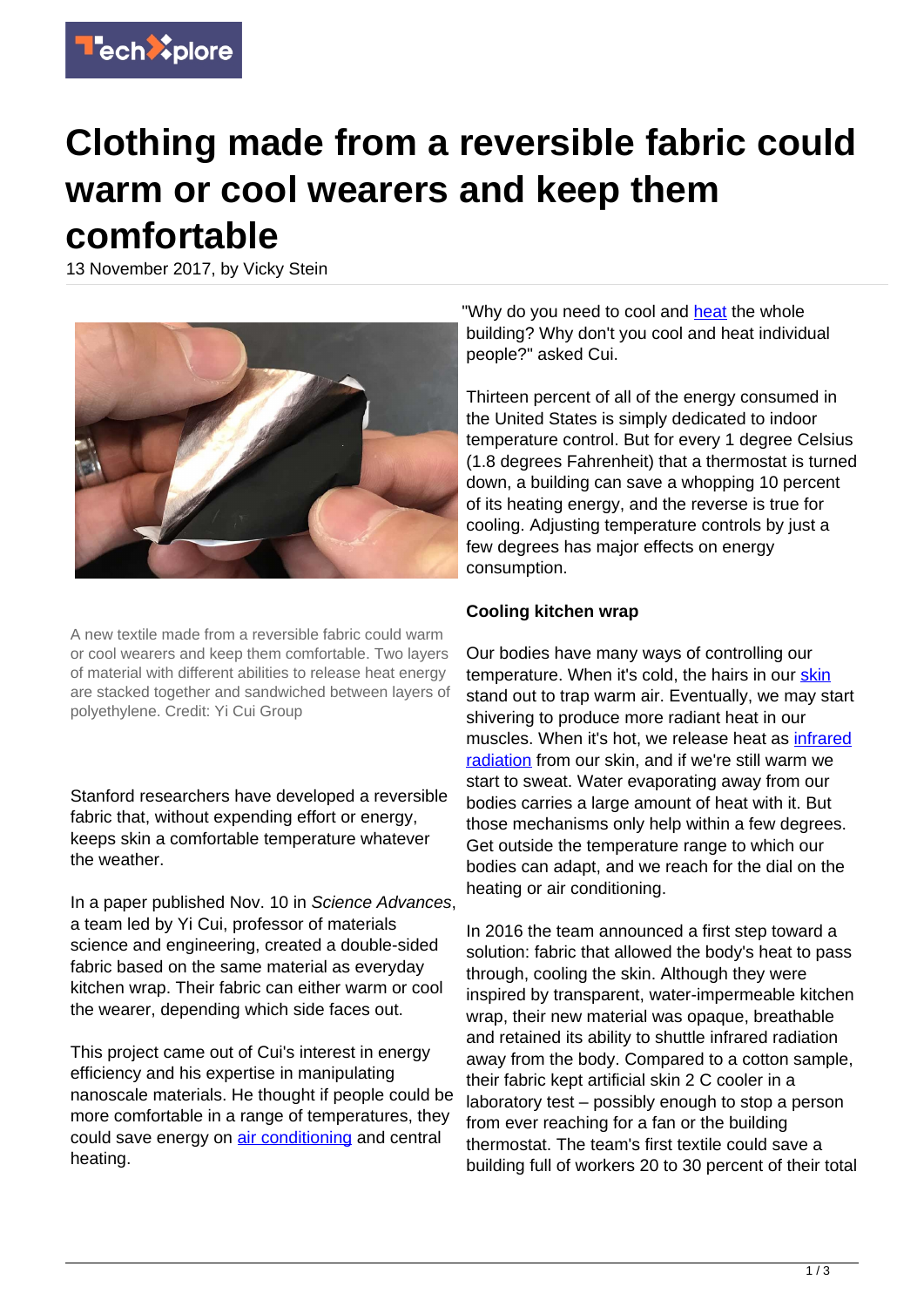

energy budget.

## **Reversible progress**

"Right around when we figured out cooling, then came the question: Can you do heating?" said postdoctoral fellow Po-Chun Hsu, who was first author on the recent paper. It was a particularly chilly winter, and he was headed to a conference in use to save huge amounts of **[energy](https://techxplore.com/tags/energy/)** around the Minneapolis with a carry-on bag full of coats. Could world. And they don't stop there – Cui, Hsu and Fan he create an article of clothing that would serve him envision clothing with medical devices and even in a crowded warm conference room as well as on the frosty street?

Hsu realized that controlling radiation could work both ways. He stacked two layers of material with different abilities to release heat energy, and then sandwiched them between layers of their cooling polyethylene.

On one side, a copper coating traps heat between a polyethylene layer and the skin; on the other, a carbon coating releases heat under another layer of polyethylene. Worn with the copper layer facing out, the material traps heat and warms the skin on cool days. With the carbon layer facing out, it releases heat, keeping the wearer cool.

Combined, the sandwiched material can increase a person's range of comfortable temperatures over 10 F, and Hsu predicts that the potential range is much larger – close to 25 F. With inhabitants wearing a textile like that, buildings in some climates might never need air conditioning or central heating at all.

## **Practical polymers**

The white-colored fabric isn't quite wearable yet, the team said.

"Ideally, when we get to the stuff you want to wear on skin, we'll need to make it into a fiber woven structure," said Cui. Woven textiles are stronger, more elastic, more comfortable, and look much more like typical clothing. But good news: They've already started testing to make sure their fabric will be machine washable.

"From my perspective, this work really highlights

the significant opportunities in combining thermal engineering concepts with nanophotonic structures for creating novel functionalities," said Shanhui Fan, a professor of electrical engineering who participated in the work.

The team's ambitions are to create an easily manufactured, practical textile that people could entertainment printed right into the [fabric.](https://techxplore.com/tags/fabric/)

"I think we are only seeing the beginning of many creative ideas that can come out of such combinations," Fan said.

 **More information:** Po-Chun Hsu et al. A dualmode textile for human body radiative heating and cooling, Science Advances (2017). [DOI:](http://dx.doi.org/10.1126/sciadv.1700895) [10.1126/sciadv.1700895](http://dx.doi.org/10.1126/sciadv.1700895)

Provided by Stanford University